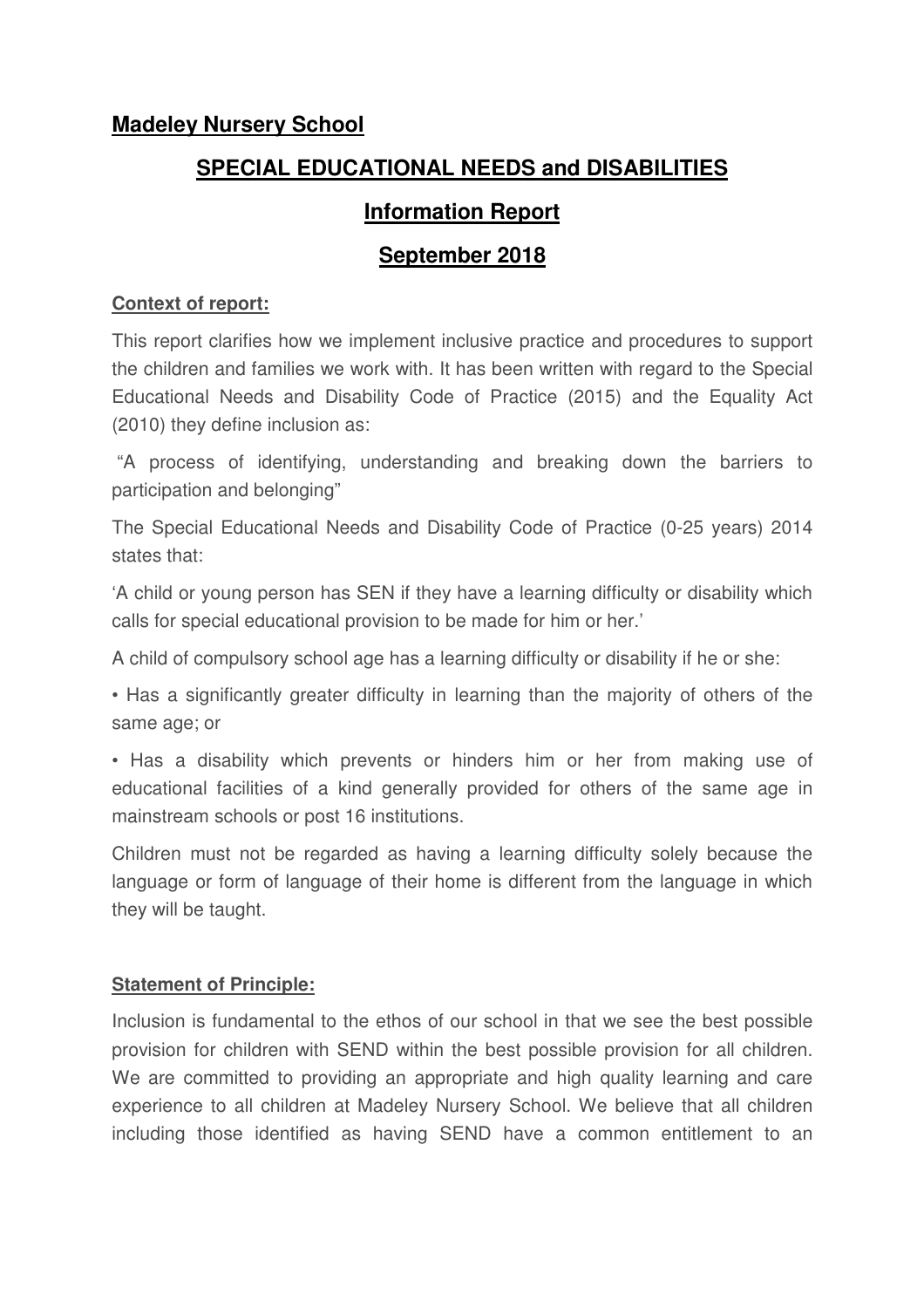excellent broad and balanced curriculum and high quality of care which is accessible to them, and to be fully included in all aspects of school life.

### **Report Details:**

- We make provision for children with different kinds of special needs and disabilities including; behaviour or ability to socialise with others, ability to understand things, low concentration levels, sensory impairments and physical needs or impairments.
- We have a special needs policy that sets out the procedures for the identification and assessment of pupils with special educational needs and for making provision for pupils with special educational needs whether or not pupils have Education Health Care (EHC) Plans , including—

(a) how the school evaluates the effectiveness of its provision for such pupils;

(b) the school's arrangements for assessing and reviewing the progress of pupils with special educational needs;

(c) the school's approach to teaching pupils with special educational needs;

(d) how the school adapts the curriculum and learning environment for pupils with special educational needs;

(e) additional support for learning that is available to pupils with special educational needs;

(f) how the school enables pupils with special educational needs to engage in the activities of the school (including physical activities) together with children who do not have special educational needs; and

(g) support that is available for improving the emotional, mental and social development of pupils with special educational needs.

- Helen Torr is the SEND co-ordinator.
- Staff have expertise in working with young children including those with special needs and disabilities. Staff attend training in relation to children and young people with special educational needs in:
	- a) speech and language development,
	- b) communication strategies, including picture symbols and Makaton,
	- c) sensory integration problems,
	- d) social stories
	- e) physical positioning and movement,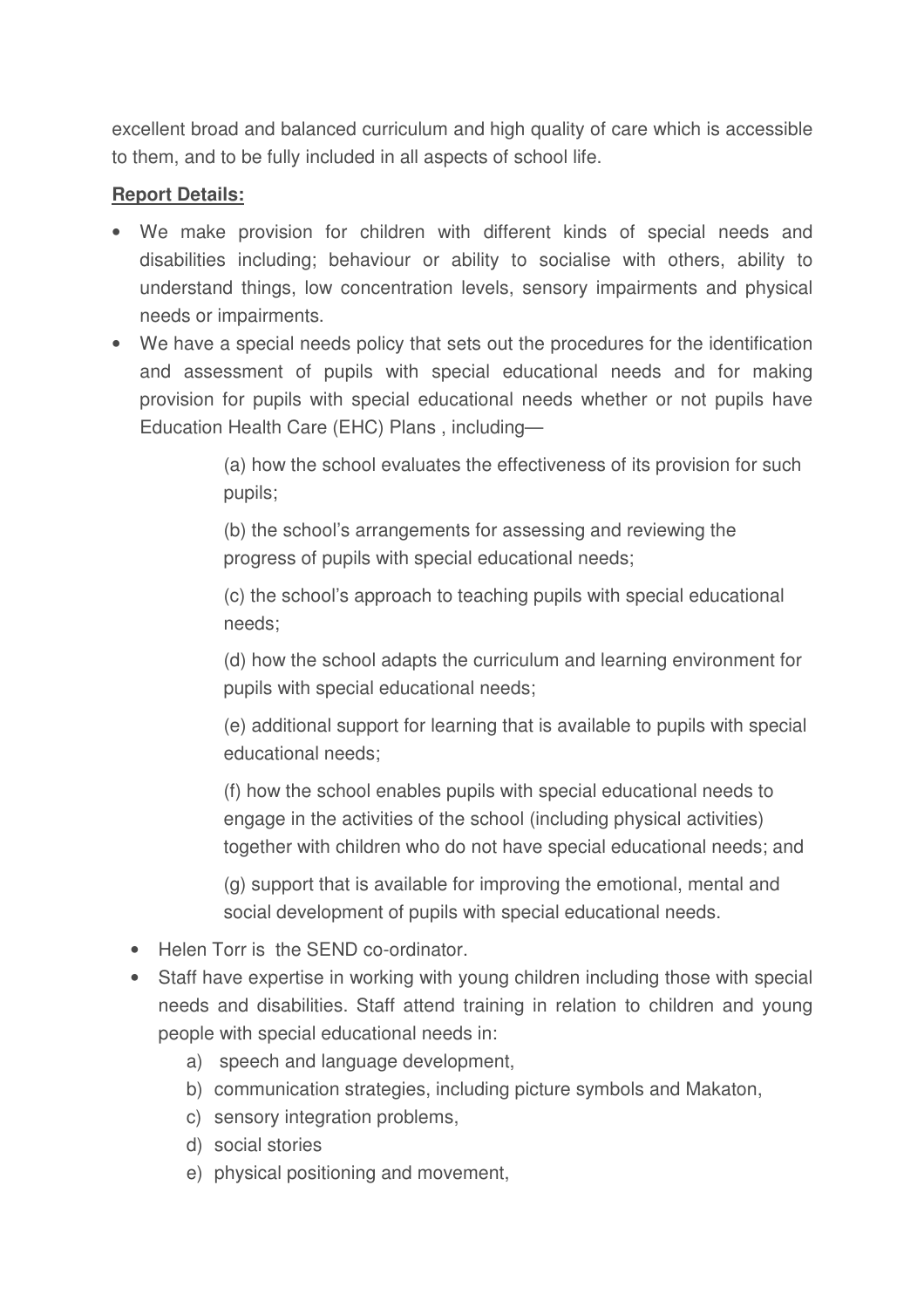- f) physical intervention,
- g) and about how external specialist expertise will be secured.
- We access specialist equipment from specialist health professionals including occupational, physio and speech therapists or purchase it through school to support children with special educational needs and disabilities.
- We consult and involve parents of children with special educational needs in the education of their child through daily communication with their key worker and through regular half termly review meetings for their individual targets.
- The governing body has a policy for complaints from parents including parents of children with special educational needs and disabilities concerning the provision made at the school.
- We use the local authority Common Assessment Framework (CAF) and Team Around the Child (TAC) processes to engage health and social services agencies, local authority support services and voluntary organisations, in meeting the needs of pupils with special educational needs and in supporting their families.
- The contact details of support services for the parents of pupils with special educational needs and disabilities:
	- a) Speech therapy: The Stepping Stones Centre

 Brunel Road Malinslee **Telford**  TF3 2BF Tel: 01952 567300

https://www.shropscommunityhealth.nhs.uk/rte.asp?id=10071

b) Occupational therapy: The Stepping Stones Centre

 Brunel Road Malinslee **Telford**  TF3 2BF Tel: 01952 567351 Email: OT4Kids@shropcom.nhs.uk http://www.shropscommunityhealth.nhs.uk/rte.asp?id=10110

c) Physiotherapy: The Stepping Stones Centre

Malinslee

Tel: 01952 567300

Fax: 01952 567301

http://www.shropscommunityhealth.nhs.uk/rte.asp?id=10085